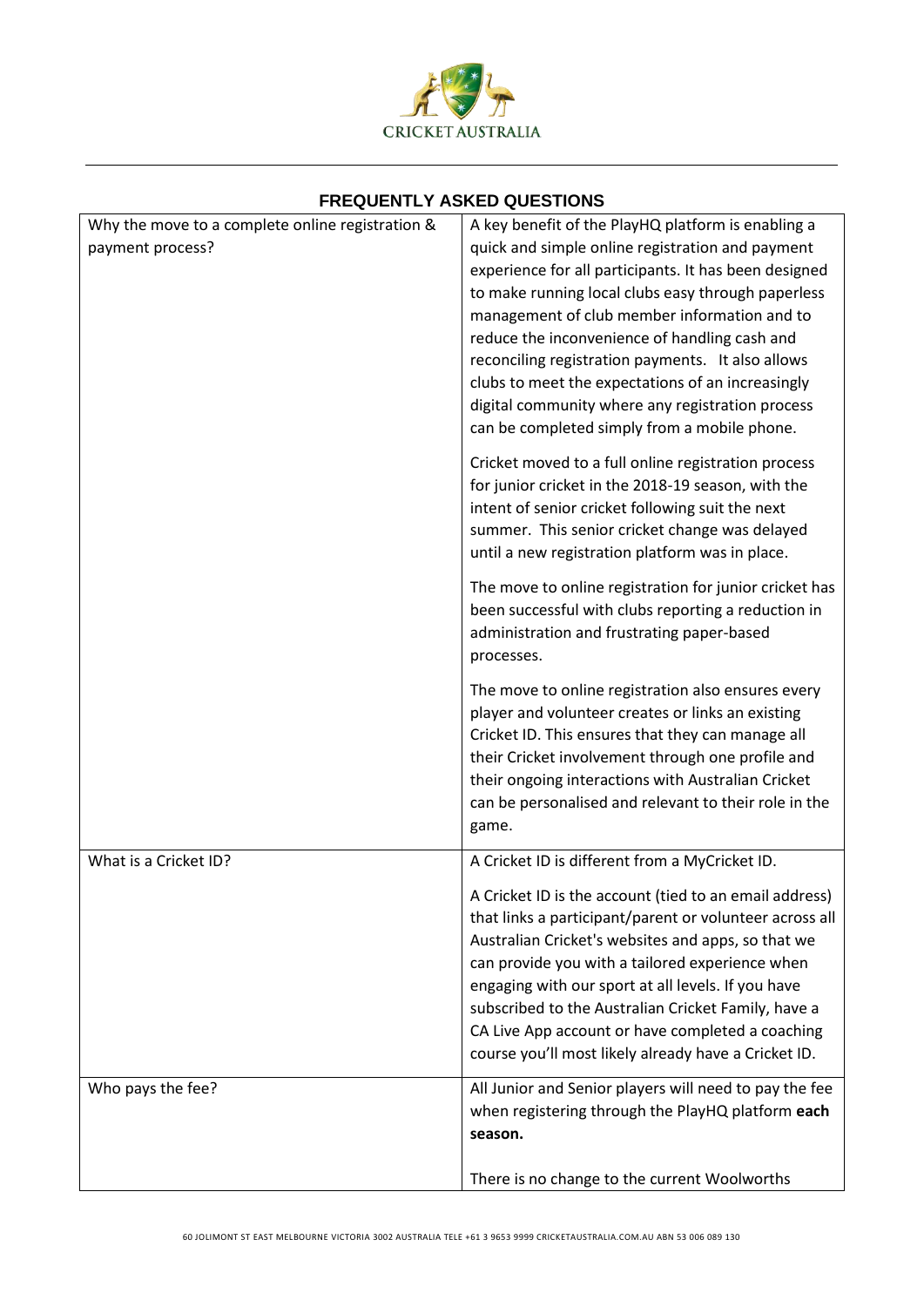

|                              | Cricket Blast fee structure.                                                                                                                                                                                                                                                                                                                                                             |
|------------------------------|------------------------------------------------------------------------------------------------------------------------------------------------------------------------------------------------------------------------------------------------------------------------------------------------------------------------------------------------------------------------------------------|
| How much is the fee?         | The fee is \$22.50 for Senior players and \$16 for<br>Junior players.                                                                                                                                                                                                                                                                                                                    |
|                              | A player is considered a Junior if they're 18 years or<br>younger prior to September 1st. For example, if a<br>player turns 19 on September 2nd they will pay the<br>Junior fee of \$16. If, however, a player turns 19 on<br>August 31st they will pay the Senior fee of \$22.50.                                                                                                       |
| What does the fee cover?     | The fee covers the cost of the National Club Risk<br>Protection Program (insurance) for participants &<br>clubs, providing your club and members with<br>comprehensive insurance coverage that is industry<br>leading across community sport. Please go to the<br>Marsh Sports website to see exactly what you're<br>covered for - https://au.marsh.com/sport/cricket-<br>australia.html |
|                              | The individual cost for junior player insurance is<br>\$6.50 and for senior player insurance is \$13.                                                                                                                                                                                                                                                                                    |
|                              | The remainder of the fee (\$9.50) helps fund<br>improved technology, including the new PlayHQ<br>platform, that will upgrade the digital experience of<br>clubs and players, make administration easier and<br>save time for volunteers.                                                                                                                                                 |
| Why has insurance increased? | The 2021-22 season was the first time since the<br>inception of the National Club Risk Protection<br>Program in 2004 that club insurance fees have<br>increased. This is due to an increase in claims and a<br>hardening insurance market, particularly given the<br>pressures of the pandemic on this industry.                                                                         |
|                              | The benefit of one national insurance deal for all<br>community clubs is that we expect any further price<br>increases to be minimal. Regardless, Cricket<br>Australia has fixed the cost of the National<br>Registration Fee for a period of three years through<br>to 2025 to allay any concerns that it may increase<br>year on year.                                                 |
|                              | Clubs are encouraged to consider discounting their<br>own registration fees now that they won't be<br>charged directly for any senior team insurance fees<br>(\$99 per team in 2021/22).                                                                                                                                                                                                 |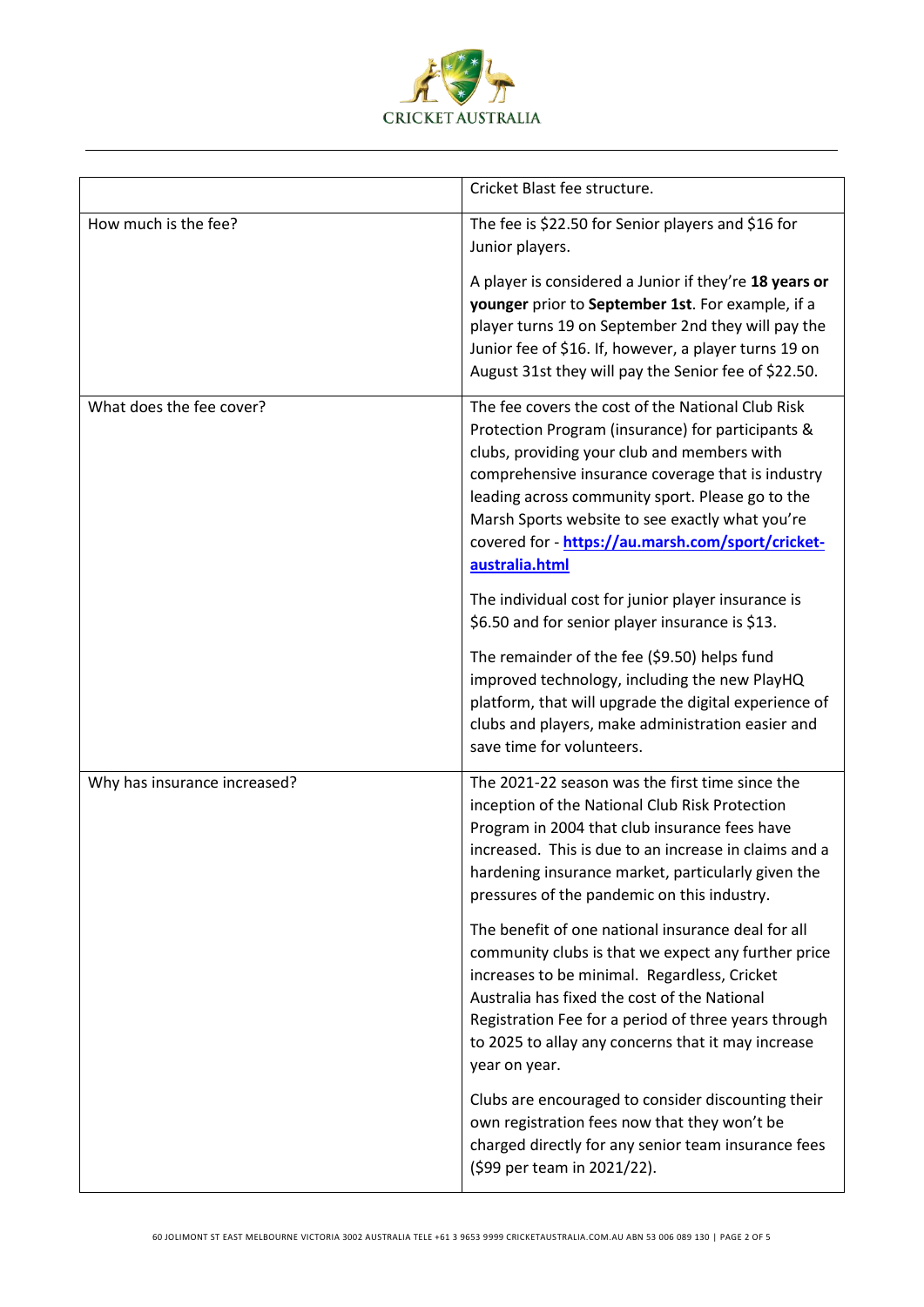

| Why does PlayHQ cost more than MyCricket?                                                    | The MyCricket admin platform has not been able to<br>evolve over time to meet the needs of the cricket<br>community, particularly given the rapid rate at<br>which digital technology continues to develop.<br>Passing on some user fees to participants enables<br>increased investment into the PlayHQ platform to<br>ensure it continues to improve and keep pace with<br>modern technology and community expectations. |
|----------------------------------------------------------------------------------------------|----------------------------------------------------------------------------------------------------------------------------------------------------------------------------------------------------------------------------------------------------------------------------------------------------------------------------------------------------------------------------------------------------------------------------|
|                                                                                              |                                                                                                                                                                                                                                                                                                                                                                                                                            |
| Will the fee keep increasing every year?                                                     | The fee amount will be locked in for the next three<br>years through to 2025, to be reviewed by Cricket<br>Australia at the conclusion of this period.                                                                                                                                                                                                                                                                     |
| What happens if I register to play in a Senior<br>competition, but I am under the age of 18? | The price of the registration fee will be based on the<br>registrant's age, not the competition they're<br>registering to.                                                                                                                                                                                                                                                                                                 |
|                                                                                              | For example, if a 14-year-old participant is<br>registering to participate in a Senior competition,<br>they would be charged the junior registration fee of<br>\$16.                                                                                                                                                                                                                                                       |
| What happens if I register to multiple competitions                                          | The fee is only paid once for a 12-month period.                                                                                                                                                                                                                                                                                                                                                                           |
| within the same season?                                                                      | During this 12-months, a participant can register to<br>several competitions without needing to pay the fee<br>again (please keep in mind that a participant may<br>need to pay any State, Association or Club related<br>fees for the new competition).                                                                                                                                                                   |
| If I pay the fee and stop playing, can I get a refund?                                       | The registration fee is non-refundable.                                                                                                                                                                                                                                                                                                                                                                                    |
|                                                                                              | Once you have registered through the PlayHQ<br>system for the upcoming season you cannot seek a<br>refund for this cost, irrespective of how many games<br>you play.                                                                                                                                                                                                                                                       |
| Does a 'fill-in' player need to pay the fee?                                                 | The PlayHQ platform allows for 'fill-in' players to be<br>registered on game-day.                                                                                                                                                                                                                                                                                                                                          |
|                                                                                              | These fill-in players will not be required to pay the<br>fee and will be provided personal injury cover under<br>the National Club Risk Protection Program for one<br>(1) game. It's important to keep in mind however<br>that a fill-in player will not be able to claim a PlayHQ<br>profile.                                                                                                                             |
|                                                                                              | If a participant wishes to 'claim' their PlayHQ profile                                                                                                                                                                                                                                                                                                                                                                    |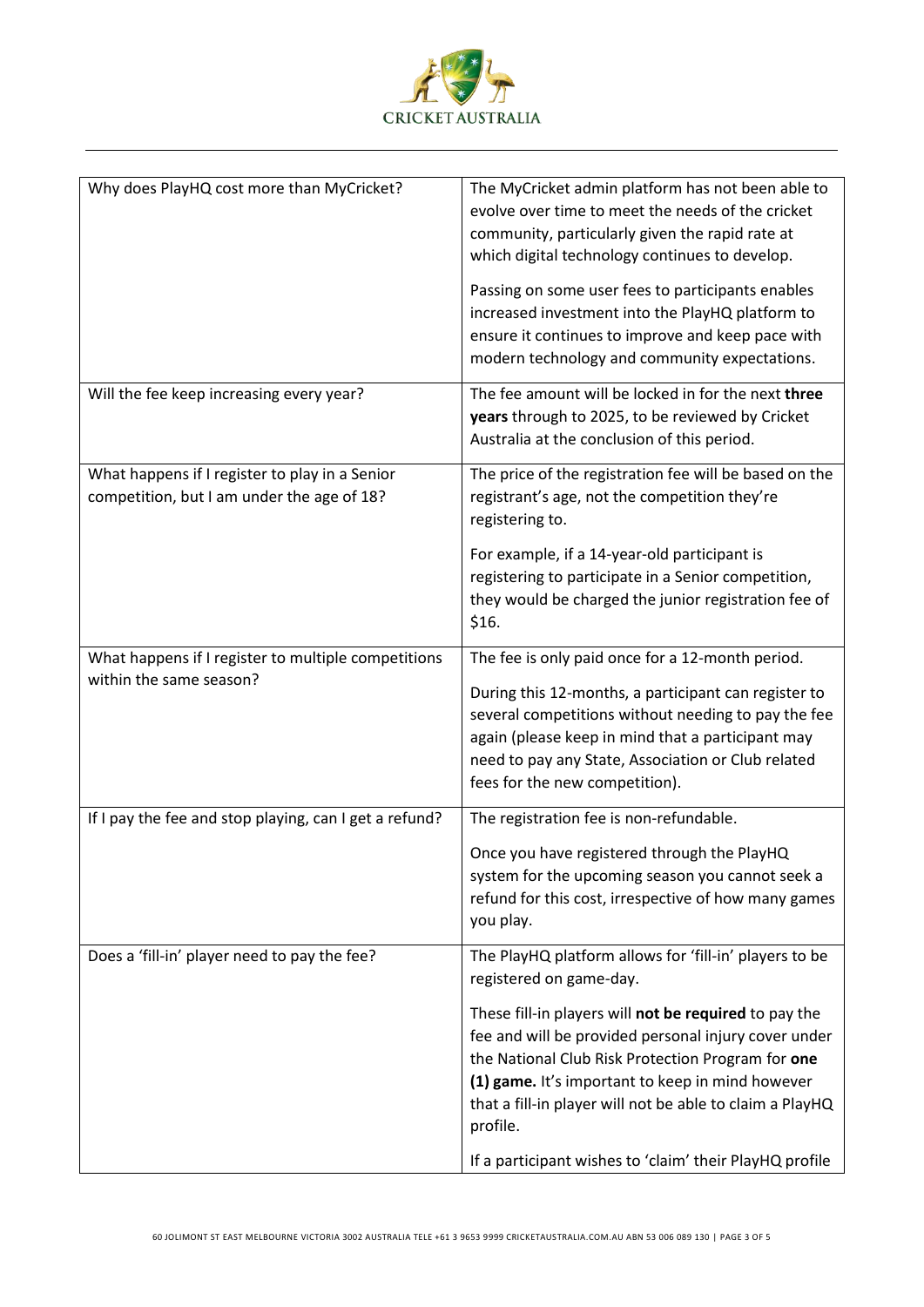

|                                                                                              | and/or be covered under the National Club Risk<br>Protection Program during any game after their first<br>fill-in game, they will need to complete the full<br>registration process, and pay all associated<br>registration costs.                                                                                                                                                                                                                                                                            |
|----------------------------------------------------------------------------------------------|---------------------------------------------------------------------------------------------------------------------------------------------------------------------------------------------------------------------------------------------------------------------------------------------------------------------------------------------------------------------------------------------------------------------------------------------------------------------------------------------------------------|
| Is this a way for Cricket Australia to reduce its own<br>investment into grassroots cricket? | Australian Cricket will continue to make a significant<br>investment into grassroots cricket (approximately<br>\$35M p.a).                                                                                                                                                                                                                                                                                                                                                                                    |
|                                                                                              | To continually improve the club cricket experience<br>for volunteers and players, we need to invest<br>further. We believe a sustainable model includes an<br>appropriate combination of ongoing centralised<br>funding, a small user-pays contribution and new<br>commercial opportunities for sponsors.                                                                                                                                                                                                     |
| How does my club attain our certificate of currency<br>now?                                  | As the cost of public liability and personal injury<br>insurance is covered by participants at point of<br>registration, clubs no longer need to pay their<br>respective Association insurance costs on a 'per<br>team basis in order to attain their Certificate of<br>Currency (which is often a requirement from<br>councils etc to enable ground bookings).<br>Instead, clubs will simply attain their certificate of<br>currency directly from the Marsh website at the<br>start of each Financial Year. |
| How does the fee structure work in PlayHQ?                                                   | PlayHQ have integrated with leading online<br>payment provider, Stripe, to create a simple,<br>streamlined payment system enabling clubs &<br>associations to collect payments quickly and<br>securely from participants at point of registration.                                                                                                                                                                                                                                                            |
|                                                                                              | Clubs & associations will be able to set their own<br>fees as part of the registration process and these<br>funds will be deposited directly to their nominated<br>bank account.                                                                                                                                                                                                                                                                                                                              |
|                                                                                              | You will also be able to access detailed reports and<br>manage cash flow and payouts with ease.                                                                                                                                                                                                                                                                                                                                                                                                               |
| What consultation has occurred prior to<br>implementation of this registration fee?          | In August 2021, approximately 1,400 participants<br>and volunteers across the country completed a 15-<br>minute independent survey providing feedback on<br>paying a fee to Cricket Australia to cover insurance<br>and improved digital services.                                                                                                                                                                                                                                                            |